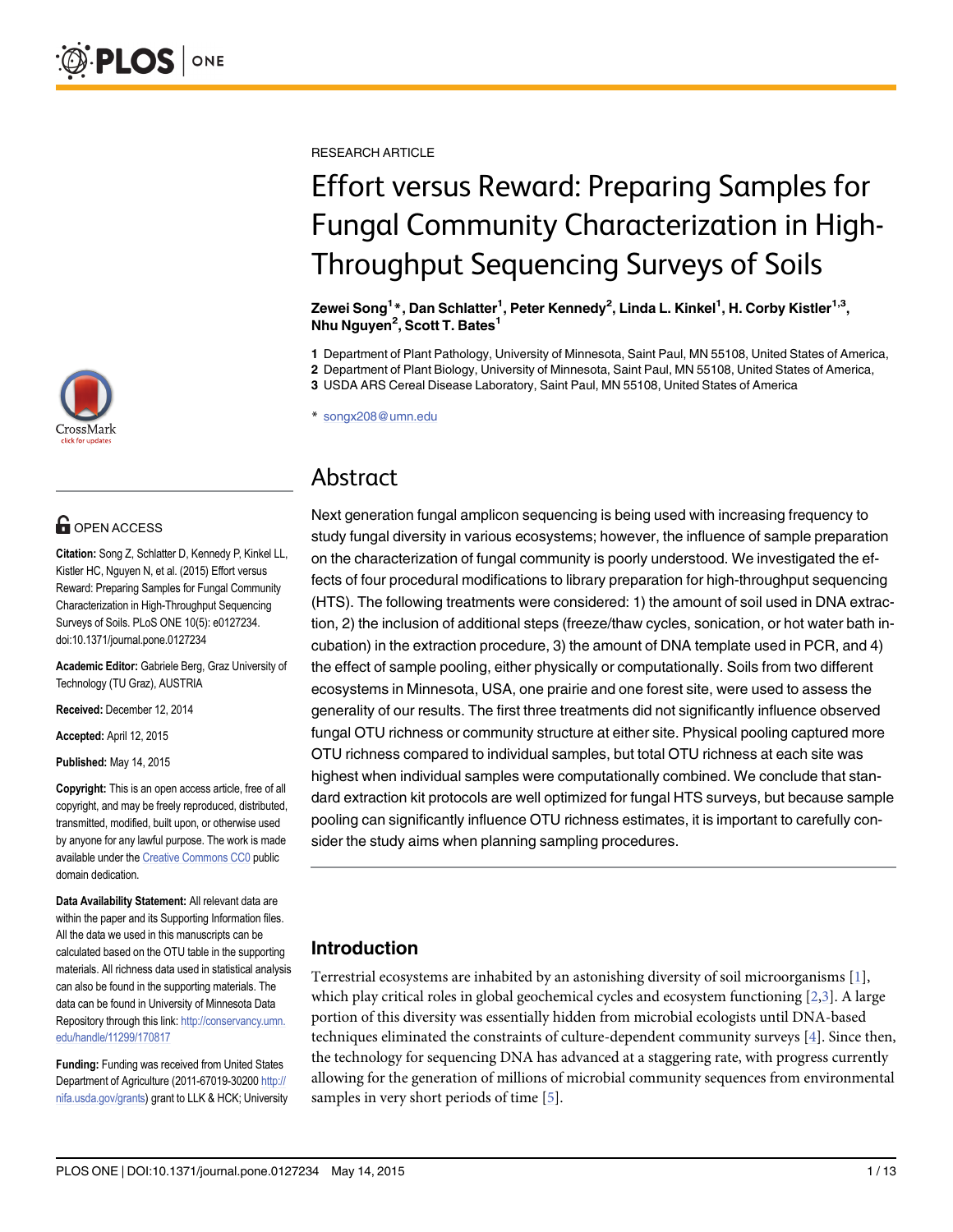<span id="page-1-0"></span>

of Minnesota MnDrive [\(http://mndrive.umn.edu/\)](http://mndrive.umn.edu/) grant to LLK & STB; and National Science Foundation (Grants EF 12-41895 grant to LLK and Long-Term Ecological Research Network 0620652). The funders had no role in study design, data collection and analysis, decision to publish, or preparation of the manuscript.

Competing Interests: The authors have declared that no competing interests exist.

Soil fungi are an important component of terrestrial microbial diversity due to their considerable influence on aboveground biodiversity and primary productivity, symbiotic relationships with most land plants, and as drivers of the global soil carbon cycle  $[3,6-8]$  $[3,6-8]$  $[3,6-8]$ . The number of publications using high-throughput sequencing (HTS) to characterize fungal communities in soil is growing exponentially ([S1 Fig\)](#page-9-0), and these studies reveal a high degree of diversity and endemism as well as functional redundancy among these fungi  $[9-11]$  $[9-11]$  $[9-11]$ . Although general outlines for the fungal community HTS workflow have been published  $[12]$ , few studies have examined the protocol used in preparing samples for HTS, with some notable exceptions [\[13](#page-11-0)– [15\]](#page-11-0). Such considerations are important, as standardization of HTS procedures will allow for cross-study comparisons of microbial HTS datasets, which will ultimately benefit many emerging frontiers in microbial ecology [\[16\]](#page-11-0).

Modification of sample preparation procedures has been previously shown to influence fungal community characterization in culture-independent non-HTS studies. For example, increasing the amount of soil used in DNA extraction  $[17-19]$  $[17-19]$  $[17-19]$  or the use of sample pooling methods [\[20\]](#page-11-0) can enhance capture of rare species. Additional steps in extraction protocol have also been shown to increase DNA yield  $[21-23]$  $[21-23]$  $[21-23]$  $[21-23]$  as well as the number of species recovered [\[24](#page-11-0)–[26\]](#page-11-0). Conversely, species richness gains can also be achieved through regulating DNA template amount to improve PCR efficiency [[12](#page-10-0)[,27\]](#page-11-0). The influence of these different procedural modifications on our ability to characterize the richness of soil fungal communities, however, has not been sufficiently examined for the deep sequencing levels now possible using HTS.

To assess the role of modified procedures on species richness capture and address the need for standardization, we examined sample preparation protocols used in HTS surveys of soil fungi. Samples were collected at two sites in the Midwestern United States representing prairie and forest soils. Specifically, we examined the effect of extracting DNA from different volumes of soil (10 g, 1 g, 0.25 g) and using various extraction protocol modifications (freeze/thaw, sonication, 65°C water bath) on recovered fungal richness. Along with these treatments, we also examined fungal richness outcomes using varying PCR DNA template amounts (10 ng, 20 ng, 40 ng) and compared different sample pooling methods (physical vs. computational) to assess their ability to capture fungal community richness and composition at both sites.

#### Methods

Sample collection in Cedar Creek grant through Cedar Creek Ecosystem Science Reserve of the University of Minnesota. Sample collection in Cloquet forest grant through Cloquet Forest Center of the University of Minnesota.

#### Soil sampling

In fall 2013, soils were collected from two sites: the University of Minnesota Cedar Creek Ecosystem Science Reserve (CCR, 45°24'13" N, 93°11'20" W) and the University of Minnesota Cloquet Forestry Center (CFC, 46°40'45" N, 92°31'08" W). These sites represent distinct biome types, prairie and forest, respectively. CCR has mean monthly temperature range from -10°C to 22°C with an annual mean temperature at 6.7°C and an annual precipitation of 800 mm. The soil is highly sandy (93%) of the Zimmerman series [[28](#page-11-0)]. CFC has mean monthly temperatures range from -14°C to 19°C with an annual mean temperature at 4°C and an annual precipitation of 761 mm. The soil is a loamy sand of the Omega and Cloquet series [\[29\]](#page-11-0). At CCR, soils were collected from the base of *Andropogon gerardii* plants growing in monoculture  $(n = 2 \text{ samples})$  and polyculture  $(n = 2 \text{ samples})$ . For each sample, three 10 cm deep  $\times 2.5$  cm wide cores were taken from the base of an individual A. *gerardii* plant and combined in the field. At CFC, soils were collected under four replicate plots containing six tree species (Pinus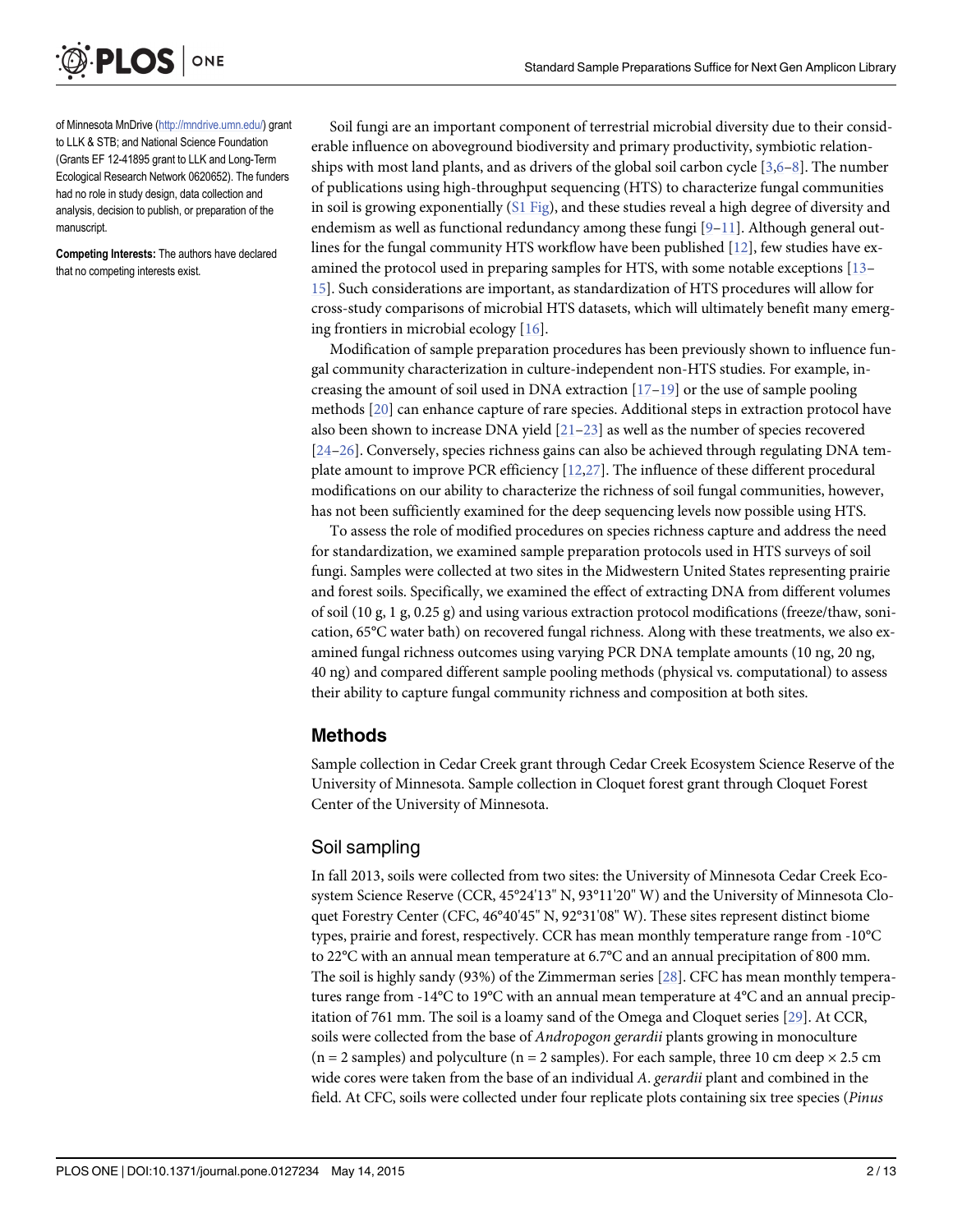<span id="page-2-0"></span>strobus, Larix laricina, Picea glauca, Quercus rubra, Betula papyifera, and Acer saccharum). For each sample, four 10 cm deep  $\times$  2.5 cm wide cores were taken one meter apart and combined in the field. At each site, four individual plot sample replicates were gathered. All soil samples were transported in coolers to the lab and stored at -20°C until sieving at 4 mm size to remove fine roots and any part of small woody debris prior to DNA extraction.

## Experimental design and DNA extraction

We designed our experiments to examine the effects of soil volume, DNA extraction modifications, PCR DNA template amount, and soil sample pooling on observed fungal richness and community composition. To assess soil volume, DNA was extracted from 10 g, 1 g, and 0.25 g of soil from each plot (12 samples sequenced per site, 24 samples sequenced in total). The PowerMax Soil DNA kit (MO BIO Laboratories, Carlsbad, CA, USA) was used for 10 g extractions. For the 1 g extractions, the PowerSoil kit (MO BIO Laboratories, Carlsbad, CA, USA) was used to extract DNA from four replicate 0.25 g portions of the same plot soil sample (0.25 g is the standard quantity recommended for this kit by the manufacturer). DNA concentration for each of the four replicate extractions were then quantified using a BioTek Synergy H1 plate reader (BioTek, Winoosku, VT, USA) and mixed at equal amount to prepare a single '1 g' sample. An additional 0.25 g portion of the same plot soil sample was used in the Power-Soil kit to represent the kit 'standard' extraction. All extractions were carried out according to the manufacturer's instruction. Homogenizing was done, as specified in the kit protocol, by vortexing 10 min on the MO BIO vortex adapters (MO BIO Laboratories, Carlsbad, CA, USA, 13000-V1-24 for PowerSoil kit, and 13000-V1-50 for PowerMax Soil kit).

In the DNA extraction kit modification experiment, 0.25 g samples of soil were added to the PowerSoil 'bead-beater' extraction tubes containing the kit buffer. Samples were then subjected to three different modification procedures, freeze/thaw, sonication, or heating via water bath incubation (12 treatment samples sequenced per site, 24 treatment samples sequenced in total). The freeze/thaw treatment consisted of three rounds of freezing and thawing by submersing tubes in liquid N<sub>2</sub> for 5–10 seconds followed by an incubation step in a 65 $\degree$ C water bath for 10 min. The sonication treatment consisted of sonicating tubes for 10 min in a Branson 8200 sonicator (Thomas Scientific, Swedesboro, NJ, USA). Finally, the heating treatment consisted of incubating tubes in a 65°C water bath for 10 min. After each modification, DNA extraction proceeded according to the kit protocol instructions. The standard 0.25 g soil extraction from the soil volume experiment above served as an unmodified control for comparison.

To assess the effects of soil sample pooling and DNA template amount, four individual plot samples were combined in equal amounts (3 g from each sample) and thoroughly mixed to form a 'bulked' sample (hereafter referred to as the 'physical' pool) for each site. From these physical pool samples, DNA was extracted from 10 g, 1 g, and 0.25 g soil as describe above. DNA extracted from each of these three different soil volumes was then used as template in individual PCR reactions containing different template DNA amounts (10 ng, 20 ng, and 40 ng). Aliquots were prepared from a standardized 10 ng  $uL^{-1}$  stock concentration and added to the PCR reaction at 1  $\mu$ L, 2  $\mu$ L, and 4  $\mu$ L volumes to achieve the desired quantity of DNA template (9 samples sequenced per site, 18 samples sequenced in total). Along with all of the aforementioned samples, for each extraction kit that was used (PowerSoil and PowerMax Soil), a soilfree extraction was conducted using the manufacturer's protocol to serve as negative controls. These negative controls allowed us to identify contaminants introduced during the extraction process and remove them from the final analyses. Finally, a 'mock' fungal community consisting of DNA extracted from 25 known fungal taxa was also included in the sequencing run to allow for internal optimization of the OTU clustering method  $[14]$  $[14]$  $[14]$ .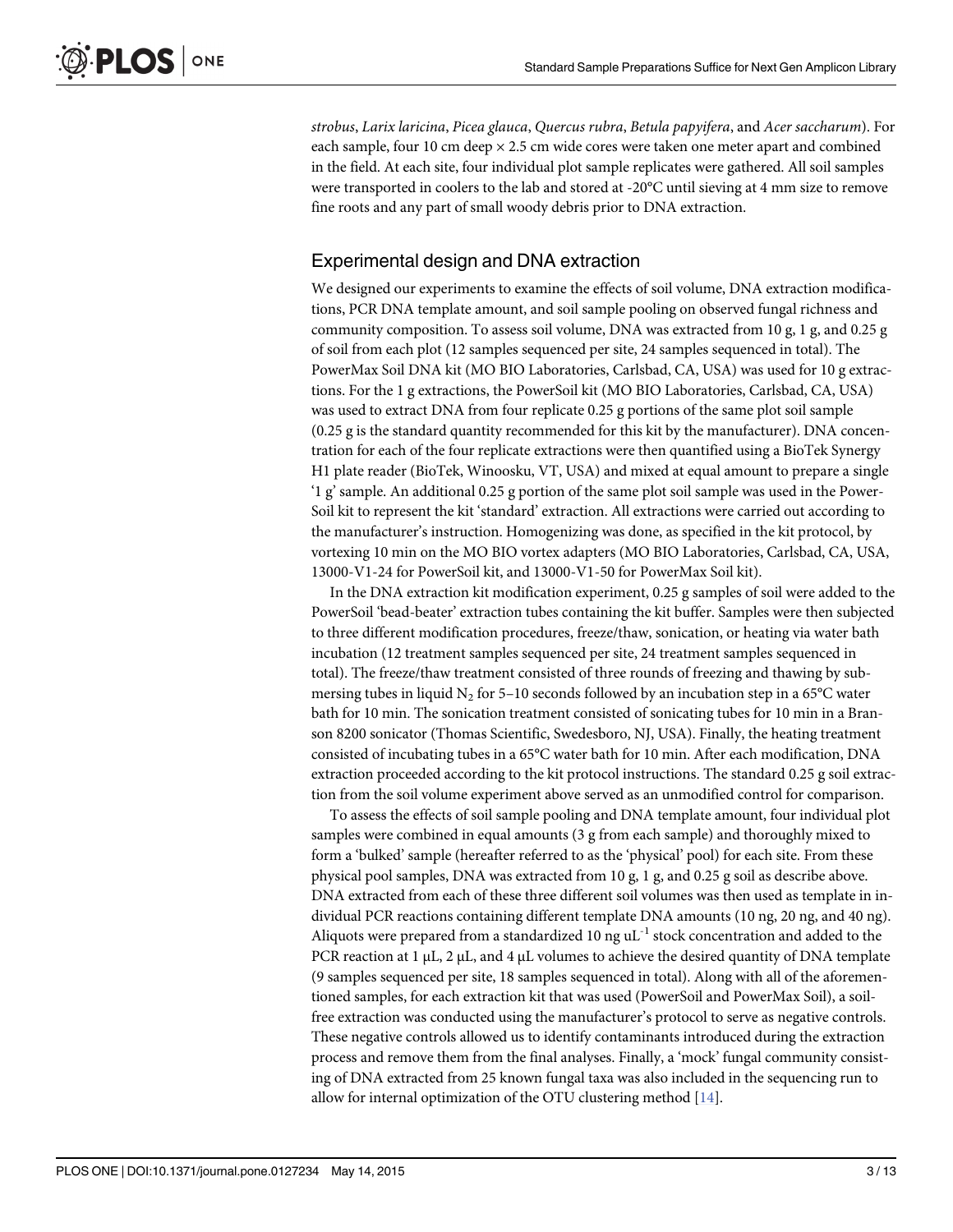## <span id="page-3-0"></span>Fungal ITS amplification and Illumina sequencing

PCR amplification of the ITS1 region of the nuclear ribosomal RNA gene was conducted using the general fungal primers ITS1-F and ITS2 adapted for Illumina sequencing [[13](#page-11-0)]. Using other primer combinations mays improve amplification of certain fungal groups [[30](#page-11-0)]; however, testing differences among primer pairs was not the aim of this study. Each 20 μL PCR reaction consisted of 10 μL 2x Roche FastStart PCR Master (Roche, Indianapolis, IN, USA), 0.35 μL of each forward and reverse primers (10  $\mu$ M), 1.2  $\mu$ L MgCl<sub>2</sub> (25 mM), and 2  $\mu$ L template DNA (20 ng, except in the DNA template amount experiment where 10 ng and 40 ng were also used, see above). Triplicate PCR reactions were performed for each sample using three separate an-nealing temperatures (50°C, 53°C, and 55°C)[[14](#page-11-0)]. Thermocycling conditions included an initial denaturation step of 95°C for 10 min, 30 cycles of 95°C for 30s, annealing at 50°C, 53°C, or 55°C for 20 s, and extension at 72°C for 30 s, and a single final extension at 72°C for 8 minutes. Triplicate PCR reactions at each annealing temperature were pooled, purified using the Agincourt AMPure XP PCR purification kit (Beckman Coulter Inc., Brea, CA, USA). Purified PCR products were quantified using the PicoGreen dsDNA assay (Life Technologies, Grand Island, NY, USA) following the manufacturer's instructions, and 30 ng of DNA from each sample was combined into a single pool for Illumina MiSeq sequencing at the University of Minnesota Biomedical Genomics Center.

## Data processing

Low quality ends of reads  $( $q20$ ), primer sites, and adapter sites were trimmed from forward$ MiSeq Illumina reads (match error rate of  $e = 0.2$ ) using Cutadapt [[31](#page-11-0)]. Trimmomatic [[32](#page-11-0)] was then used to trim from both ends (quality threshold set at 20) and filter out reads less than 125 bp long. Sequences with ambiguous bases and homopolymers greater than 9 bp were removed in Mothur [\[33\]](#page-11-0). All sequences files were then combined into a single fasta file with valid QIIME labels [[34](#page-12-0)]. To generate a de novo database of operational taxonomic units (OTUs), sequences were dereplicated and singletons were removed in USEARCH [\[35\]](#page-12-0). Sequences were then clustered at 97% similarity using the UPARSE algorithm implemented in USEARCH, which included chimera detection and filtering. Subsequently, to reduce the number of spurious OTUs, a second round of clustering was conducted at 95% similarity using the UCLUST algorithm in QIIME, as Nguyen et al. (2014) found that 'chaining' OTU clustering algorithms generated more accurate OTU bins in a similarly processed dataset  $[14]$  $[14]$  $[14]$ . The representative OTU list after the 'chaining' clustering were filtered against a customized UNITE database [\[36\]](#page-12-0) with UCLUST, but at a 75% similarity level to remove non-fungal sequences. Any OTU that failed in the third clustering round were removed from the de novo OTU list and blasted against another custom database that includes fungal voucher sequences and the UNITE data-base [[14](#page-11-0)]. OTUs that hit the custom database and passed a quality filter (match length  $> 0.85$ , similarity level > 0.75%, and kingdom 'Fungi' identity in the taxonomic string) were added back to the de novo OTU list. Mapping the original sequence file to the de novo OTU sequence list generated an OTU table. Finally, the abundances of each OTU found in negative controls were subtracted from all samples prior to rarefaction following Nguyen et al. (20[14](#page-11-0))[14].

## Statistical analysis

All samples were rarefied to an equal sampling depth of 18,778 sequences, and observed fungal OTU richness, Chao1, Simpson as well as Shannon indexes for each sample were calculated using the QIIME alpha\_diversity.py command. To assess differences among treatments, a series of one-way ANOVAs were applied on OTU richness with Tukey's multiple comparisons in the R statistical software ([www.r-project.org\)](http://www.r-project.org). Diversity estimates, such as Chao 1 was not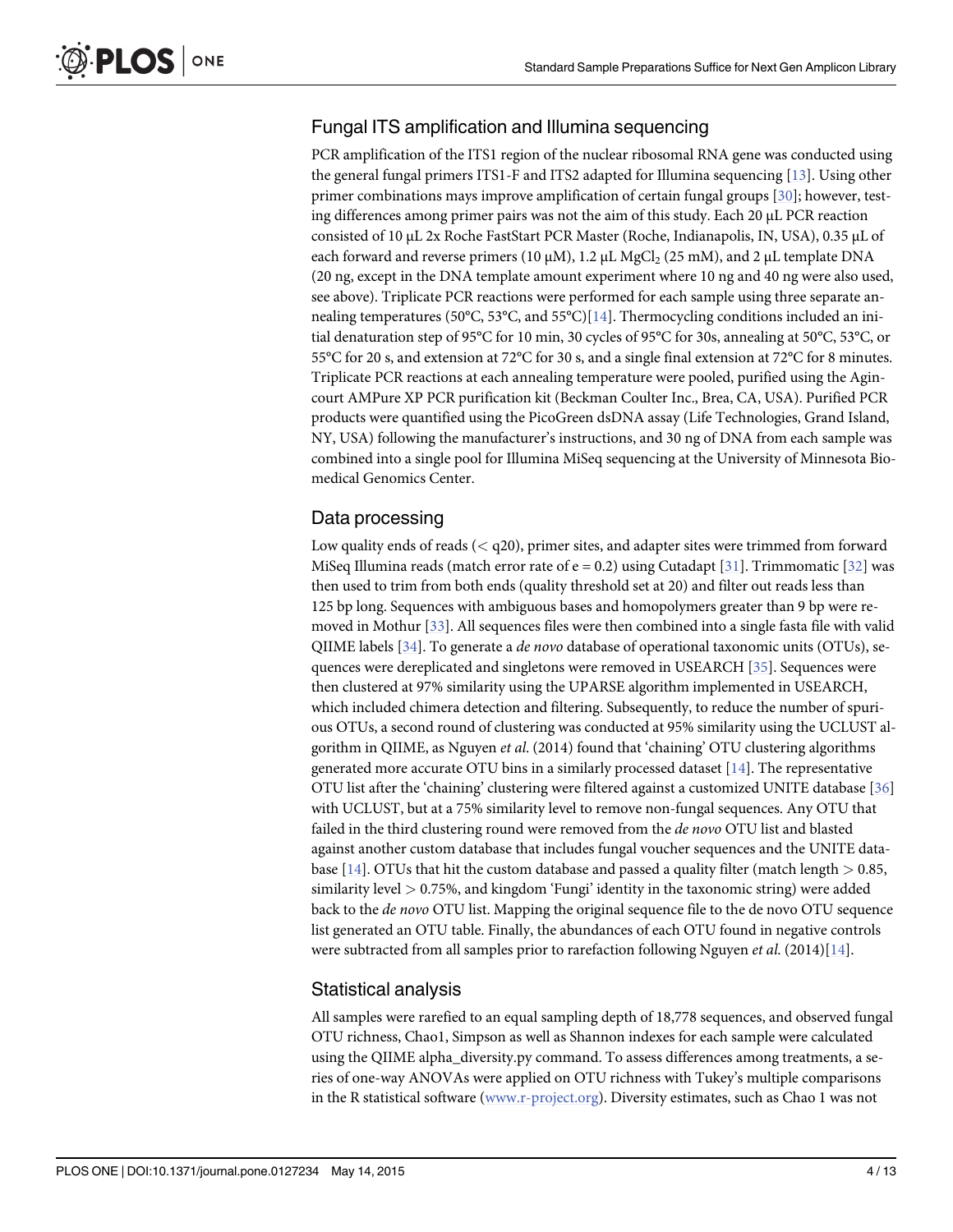<span id="page-4-0"></span>used in our analyses due to the potential biases associated with them for next generation sequencing studies  $[37]$ ; however, we have provided them in the supplementary materials  $[$1]$ [File](#page-10-0).) for general comparison. A Bray-Curtis dissimilarity matrix among samples was calculated, and community distance was visualized in non-metric multidimensional scaling (NMDS) plots using the vegan [[38](#page-12-0)] and ggplot2 [[39](#page-12-0)] packages in R. The vegan package was also used to assess potential community composition differences among treatments by testing with ADO-NIS. For each site, the physical pooled samples sequenced from the standard 0.25 g soil sample (using a 20 ng DNA template amount for PCR) were also compared to a corresponding pool of the individual plot samples (0.25 g soil and 20 ng DNA template) achieved through computation. For this 'computational' pool, the number of each OTU recovered from the four individual plot samples were summed, and the resultant composite pool was rarefied at the 18,778-sequence level. We also compared the average occurrence frequency of OTUs between physical and individual pools. The occurrence frequency of each OTU is defined as the occurrence (sequence number  $> 1$ ) in either 9 physical pools or 24 individual pools in the form of percentage in both site. The average occurrence frequency was calculated as the average of 20 OTUs around each individual OTU starting from the  $10^{th}$  (i.e., 1<sup>st</sup> to 20<sup>th</sup> OTU, 2<sup>nd</sup> to 21<sup>st</sup> OTU, ...,  $100^{th}$  to  $119^{th}$ ...). Paired T-test was applied between each pair of the 20-OTUs subset ( $\alpha$  = 0.05). All T-tests were adjusted with Bonferroni correction with hypotheses  $n = 20$ .

#### Results and Discussion

#### High-throughput sequencing of soil fungal communities

After quality filtering and sequence processing, we obtained 2,958,381 sequences, with a range of 18,778 to 78,509 sequences per sample. Rarefying at the lowest per sample recovery threshold (18,778 sequences), we recovered a total of 2,009 unique fungal OTUs from our 66 soil samples. These OTUs represented five known phyla [\(S2 Fig](#page-9-0)). We found a total of 1,273 and 1,436 OTUs in CCR (Cedar Creek Ecosystem Science Reserve) and CFC (Cloquet Forestry Center) soils (33 samples at each site), respectively. On average, individual samples contained ~330 OTUs for CCR and ~390 OTUs for CFC. Due to substantial community turnover among samples at each site, soils at CCR and CFC harbored a very high degree of total fungal richness, with rarefaction curves failing to achieve an asymptote  $(S3 Fig)$  $(S3 Fig)$ . These results agree with other high-throughput sequencing studies [\[11,](#page-10-0)[40](#page-12-0)–[42](#page-12-0)] that consistently reveal extremely high levels of fungal richness in soils of various ecosystems. In fact, only one study to date has successfully saturated the rarefaction curve for soil fungi, recovering a total of 1,002 OTUs from a single biome type  $[43]$  $[43]$  $[43]$ , a richness level that is considerably smaller than what we detected at our sites.

#### Treatment effects on fungal alpha diversity

Extracting DNA from larger volumes of soil did not result in significantly higher OTU richness for either site ( $Fig 1A$  and 1B for richness and  $S1$  Table for other indexes), although average richness did increase slightly with more soil used in the extraction. Extracting DNA from more soil may be desirable if detecting low abundance taxa is critical. For example, methods for early detection of soil-borne plant pathogens have been developed that require using large volumes of soil  $[17–19]$  $[17–19]$  $[17–19]$  $[17–19]$ . In support of this approach, we were able to detect potential plant pathogens, such as Cochliobolus sativus, in our 10 g and 1 g soil extraction samples that were not present when only 0.25 g of soil were used. However, our data suggest that extracting DNA from small soil volumes (e.g., the standard 0.25 g recommended in widely-used commercial extraction kits) is sufficient for most HTS applications in which a general characterization of soil fungal richness is required.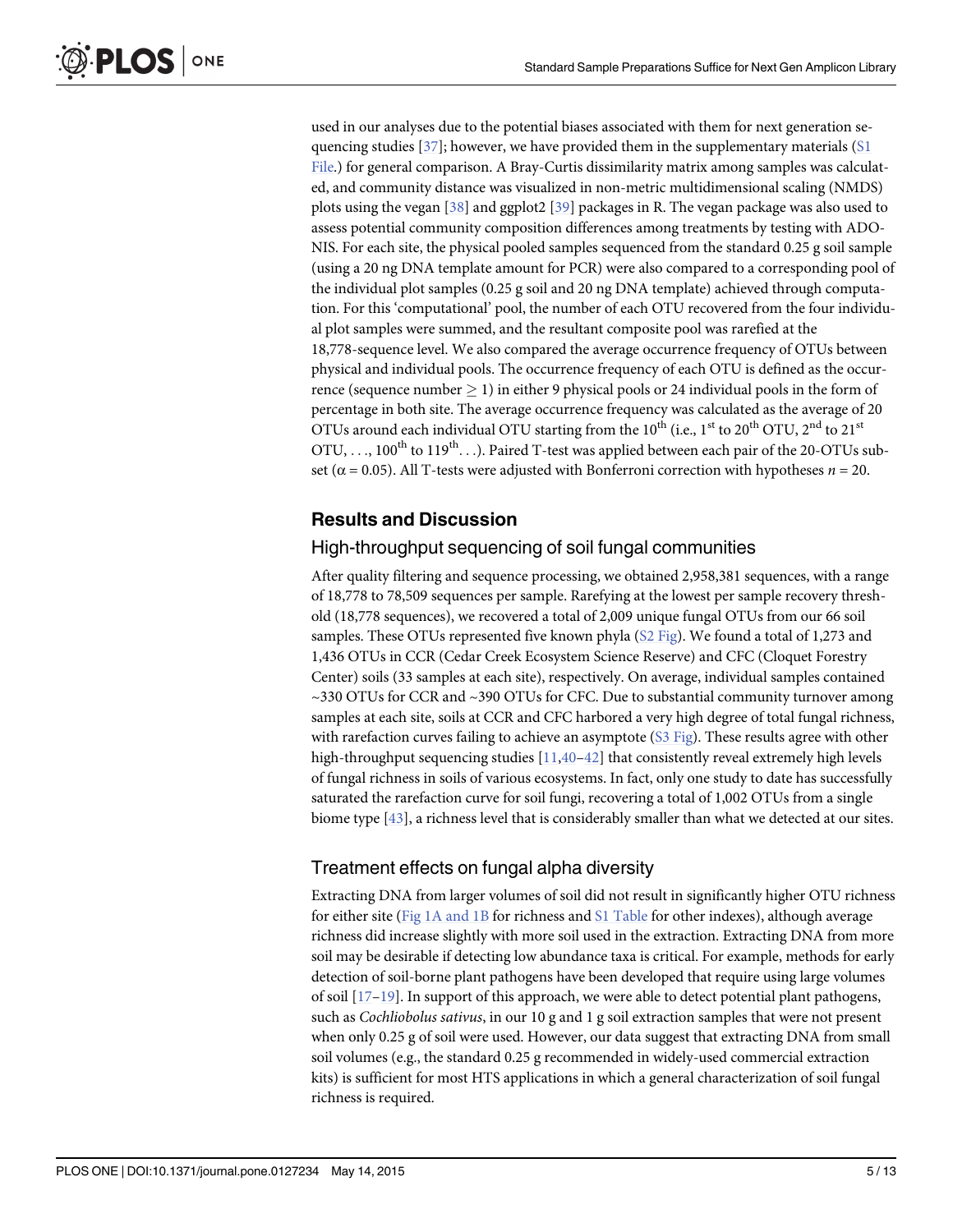

[Fig 1. R](#page-4-0)arefied OTU richness estimates of soil fungi by treatment. A-B. Amount of soil extracted for CCR and CFC, respectively (n = 5 for each treatment). C-D. Extraction modification for CCR and CFC, respectively (n = 4 for each treatment). E-F. Amount of DNA template in each PCR reactions for CCR and CFC, respectively (n = 3 for each treatment). The same letter above each bar indicates no significant difference ( $P \leq 0.01$ ) in ANOVA using Tukey's multiple comparison tests ( $\alpha = 0.05$ ).

doi:10.1371/journal.pone.0127234.g001

Including additional steps in the extraction protocol, such as sonication treatments, freeze/ thaw regimes, or period of incubation in a hot water bath, all of which are thought to increase DNA yields and recovered richness, likewise did not significantly impact observed fungal richness (Fig 1C and 1D for richness & [S1 Table](#page-10-0) for other diversity indexes). Although previous studies have found significant effects of DNA extraction method on recovered fungal and bacterial richness  $[21,24-26,44-46]$  $[21,24-26,44-46]$  $[21,24-26,44-46]$  $[21,24-26,44-46]$  $[21,24-26,44-46]$  $[21,24-26,44-46]$  $[21,24-26,44-46]$  $[21,24-26,44-46]$  $[21,24-26,44-46]$  $[21,24-26,44-46]$ , those studies used older molecular techniques (e.g., RFLP and DGGE) that are likely more sensitive to biases due to the limited depth at which they survey the communities [\[47](#page-12-0)–[49\]](#page-12-0). While our results suggest unmodified protocols from standard DNA extraction kits is sufficient for general characterizing fungal richness of soil samples in HTS surveys, we reiterate that study aims must be considered. For example, more stringent DNA

<span id="page-5-0"></span>PLOS ONE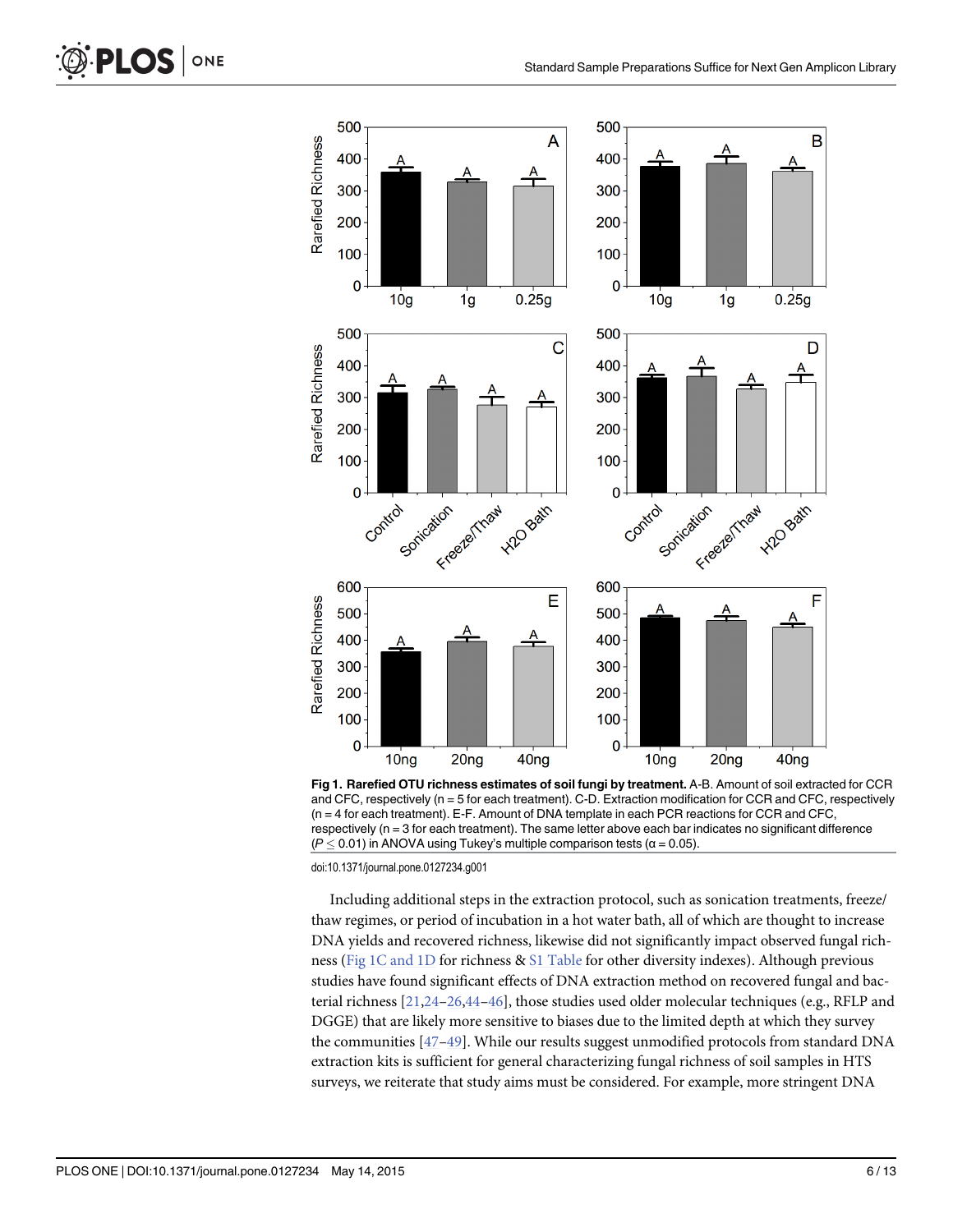<span id="page-6-0"></span>



doi:10.1371/journal.pone.0127234.g002

extraction treatments may be necessary to detect fungi exhibiting resistant structures [\[50](#page-12-0)–[52](#page-12-0)]; however, facilitating extraction of DNA from such structures (e.g., resistant spores) is often undesirable as the associated fungal taxa may represent transient, rather than living, components of the community.

As with the other preparation treatments, the amount of DNA template used in PCR reactions (10 ng, 20 ng, or 40 ng) did not significantly influence recovered fungal richness in our samples either [\(Fig 1E and 1F](#page-5-0) for richness  $& S1$  Table for other indexes). While significant effects on fungal richness were not detected overall, opposing trends were noted between sites, with slightly lower richness observed for the highest template amount at CCR and slightly higher richness recorded for higher template amounts at CFC. It is possible that these results are related to the fact that increasing DNA template amount can adversely affect PCR by also increasing the concentrations of inhibitors  $[27,53,54]$  $[27,53,54]$  $[27,53,54]$  and Lindahl *et al.* (2013) noted that diluting DNA template for PCR steps in HTS library preparation is often required [[12](#page-10-0)]. While we did not directly measure potential inhibitors in our samples, our results do highlight the often inconsistent results of increasing DNA templates amounts among different sample types as well as the need for template optimization in preparing HTS runs.

#### Sample pooling and treatment effects on fungal community composition

At both sites, physical pools generally had higher richness (Fig 2) and more unique OTUs [\(S4](#page-9-0) [Fig](#page-9-0)) when compared with each individual plot sample. Abundant OTUs ( $> 1\%$  of the total sequence abundance, consisted of  $\sim$ 70% sequences in total for both sites) appearing in each individual plot sample were also more fully captured in the physical pools at both sites ( $Fig 3$  and [S2 File](#page-10-0).). Between the two pooling methods, computational pools of each site had higher richness measures than physical pools (Fig 2), due mostly to the contribution of unique OTUs from all four individual plot samples  $(S4 \text{ Fig})$ . A number of OTUs were also recovered in the computation pool that were not present in the physical pool, while a smaller portion were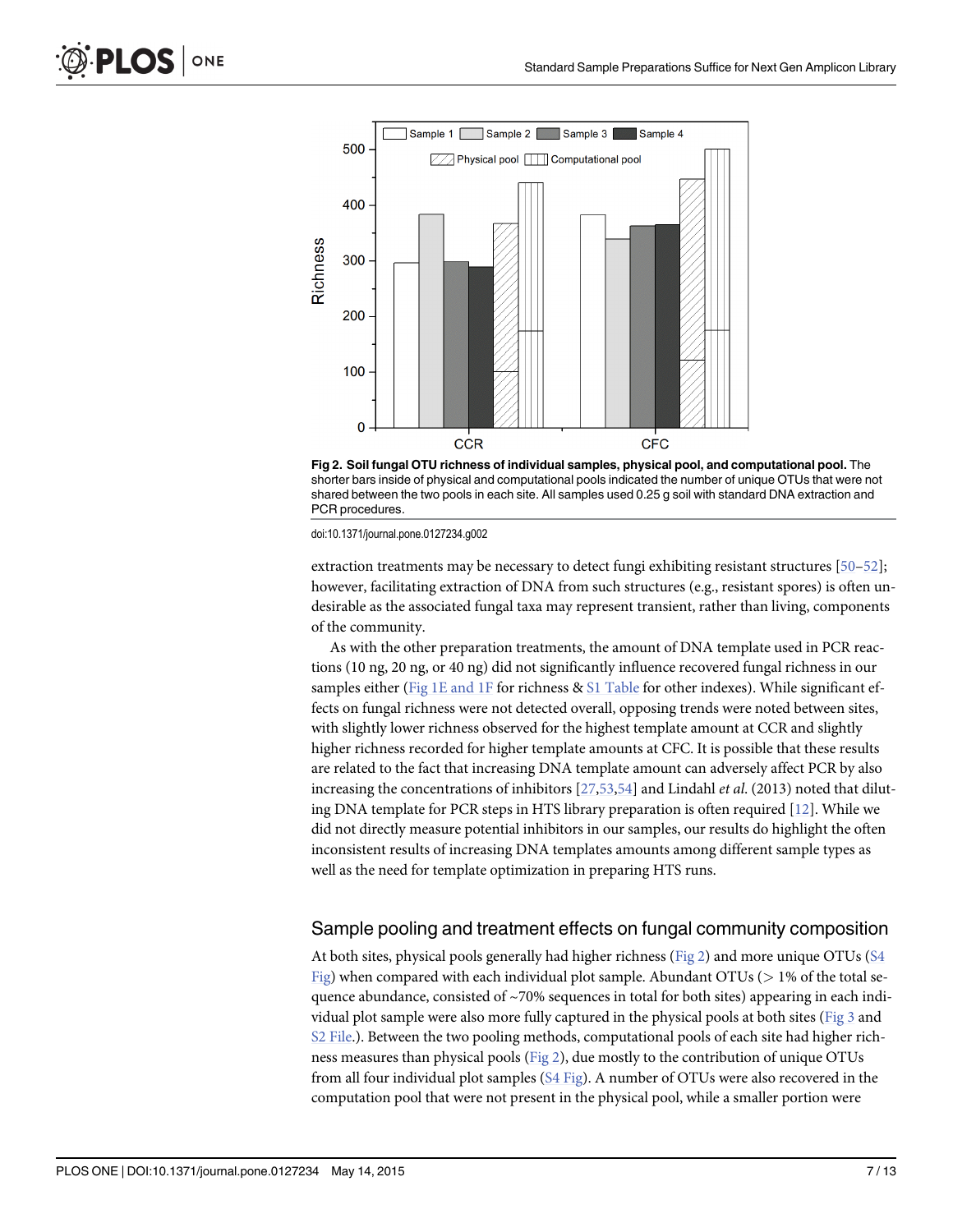<span id="page-7-0"></span>

[Fig 3. A](#page-6-0)verage occurrence frequency of OTUs in physical pools versus individual samples, and percent of total number of sequence, moving from abundant (left) to rare (right) taxa. Physical pools are in red and blue points, individual samples are in green points, total number of sequence is in gray points. The occurrence frequency of each OTU is defined as the occurrence (sequence number  $\geq$  1) in either 9 physical pools or 24 individual pools in the form of percentage in both site. The average occurrence frequency shown in the plot was calculated as the average of 20 OTUs around each individual OTU. In the physical pool, red points indicate significant difference ( $P \le 0.05$ ) in paired T-test between physical and individual pools ( $\alpha$  = 0.05), while blue points were not significantly different. All T-tests were adjusted with Bonferroni correction with hypotheses  $n = 20$ . The percent of total number of sequence was defined as the sum of abundance percentage from 1<sup>st</sup> to current OTU in descending order of abundance.

doi:10.1371/journal.pone.0127234.g003

unique to the physical pool alone ([Fig 2\)](#page-6-0). Since soil from each of the study sites originated from a very similar source (see [methods\)](#page-1-0), it is unlikely that the differences on unique OTUs could be due to data process procedures or PCR amplifications. Our findings are similar to Branco et al. (2013), who found that computational pooling yielded higher fungal OTU richness than physical sample pool and Dickie et al. (2010), who found different rare taxa in pooled and individual samples [\[20](#page-11-0)[,55\]](#page-12-0). Importantly, the high level of fungal community turnover demonstrated in this study and others  $[11,40-42]$  $[11,40-42]$  $[11,40-42]$  $[11,40-42]$  $[11,40-42]$  indicates the difficultly in achieving comprehensive characterization of soil fungal communities, even using the deep level of survey possible with HTS.

In addition to differences in richness, physically pooled and individual plot samples for each site differed significantly in their fungal community structure (ADONIS based on Bray Curtis and presence/absence distance matrixes respectively,  $F_{4, 28} = 17.71$  and 6.10 for CCR,  $F_{4, 28} =$ 81.06 and 6.71 for CFC,  $P = 0.001$  for all tests). Our results are again similar to those of Branco et al. (2013), who showed significant differences in fungal community structure between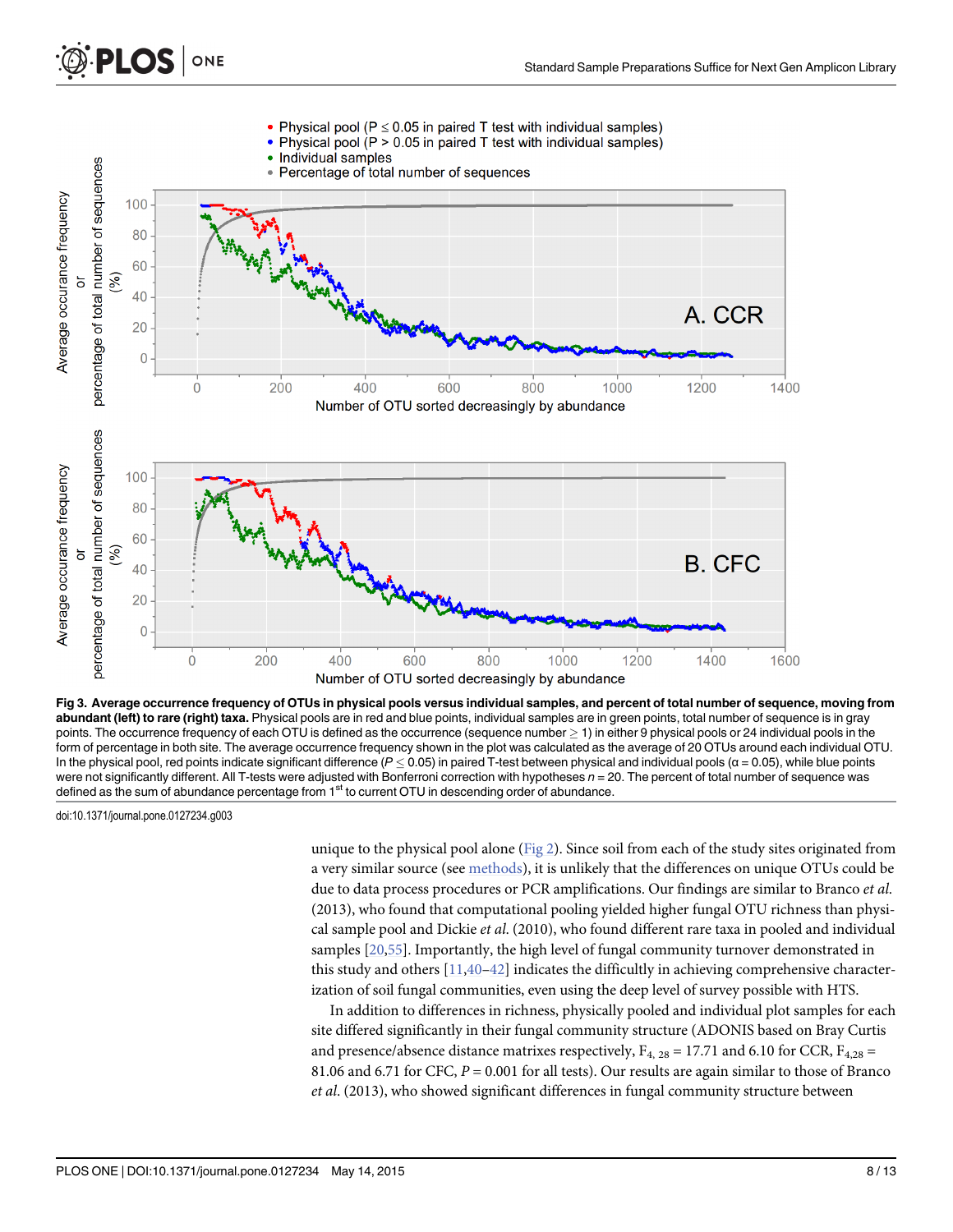

[Fig 4. N](#page-9-0)onmetric Multidimensional Scaling Plot of physical pools and individual plot samples from each site. Plots based on either Bray-Curtis distance matrices generated from rarefied taxon abundances of A. CCR and B. CFC or from presence/absence matrix of C. CCR and D. CFC.



doi:10.1371/journal.pone.0127234.g004

<span id="page-8-0"></span>PLOS | ONE

[Fig 5. N](#page-9-0)onmetric Multidimensional Scaling Plot of samples from CCR and CFC. Plot is based on a Bray-Curtis distance matrix generated from rarefied taxon abundances.

doi:10.1371/journal.pone.0127234.g005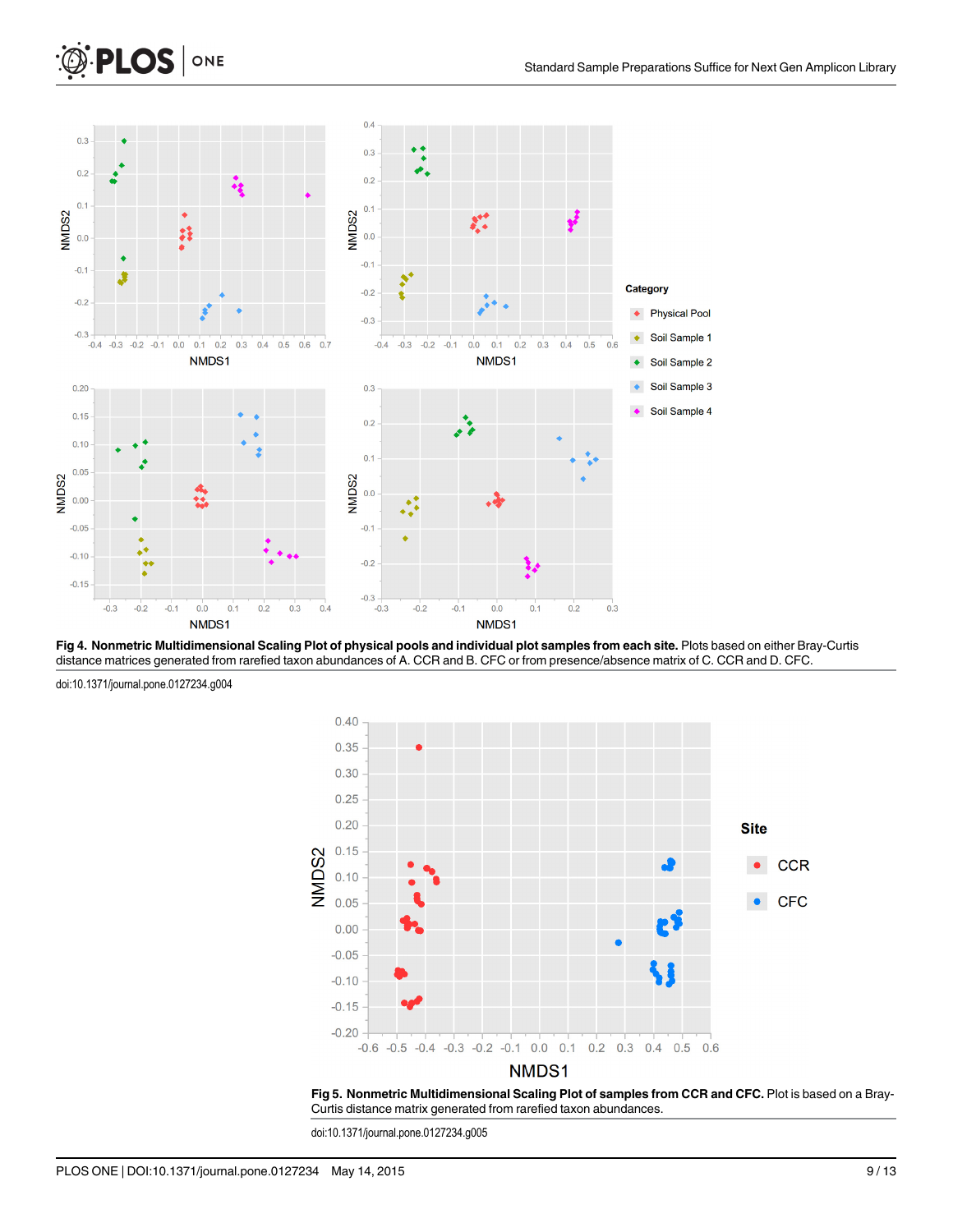<span id="page-9-0"></span>individual versus physically pooled samples [\[20\]](#page-11-0); however, the differences among individual samples taken at their site were not significant. In our study, significant compositional differences among individual samples are apparent in the distinct clustering patterns of the NMDS plots ( $Fig 4$ ). The importance of individual taxa, rather than their respective abundances, in driving these clustering patterns ([Fig 4](#page-8-0)) is demonstrated by the consistency of the results between the two different matrix types (Bray Curtis vs. presence/absence). In addition, the tight clusters formed by the physical pool samples in the central 'ordination' spaces of  $Fig 4$ , suggests the averaging effect that physical pooling had on the fungal communities recovered. Overall, site differences in fungal community structure were much stronger than any other effect observed within the sites  $(Fig 5)$  $(Fig 5)$ .

#### **Conclusions**

When considering the effort applied in the sample preparation phase of this survey, we found that the effort generally outweighed any associated rewards. Specifically, we found that sonication, freeze/thaw cycling, and heating during DNA extraction did not result in notable gains of richness or structural characterization of soil fungal communities. Likewise, community-level results were very similar regardless of the amount of soil used in the DNA extraction protocol or the amount of DNA template used in the PCR reactions. We did, however, find that pooling individual soil samples, either physically or computationally, resulted in higher richness. Although computational pooling of samples provides a more comprehensive assessment of local OTU richness than physical pooling, there are additional associated effort of preparation and sequencing. We therefore suggest that for complete biotic inventories, collecting a high number of individual samples at a given site would be preferable, while a single pooled sample from many sites would be preferable for studies aimed at larger spatial scales. Overall, we conclude that following standard protocols of widely used DNA extraction kits is sufficient to successfully assess soil fungal community richness and composition in HTS surveys.

## Supporting Information

[S1 Fig.](http://www.plosone.org/article/fetchSingleRepresentation.action?uri=info:doi/10.1371/journal.pone.0127234.s001) Number of publications related to fungal HTS studies from 2000 to 2013 found by searching key words—fungi OR fungal, "high throughput sequencing"—in Google Scholar [\(http://scholar.google.com/\)](http://scholar.google.com/). The points plotted fit an exponential curve ( $\alpha$  = 0.05;  $P \le 0.01$ ). (TIF)

[S2 Fig.](http://www.plosone.org/article/fetchSingleRepresentation.action?uri=info:doi/10.1371/journal.pone.0127234.s002) Relative abundance of fungal phyla in Cedar Creek Reserve (CCR) and Cloquet Forest Center (CFC) soils after rarefaction (n = 619,674 sequences/site). (TIF)

[S3 Fig.](http://www.plosone.org/article/fetchSingleRepresentation.action?uri=info:doi/10.1371/journal.pone.0127234.s003) Taxon (OTU) accumulation curves in this study. Taxon (OTU) accumulation curves depicting the rarefied richness<sup>\*</sup> of fungal taxa as a function of increased sample sequencing effort at CCR (brown) and CFC (green) in the Midwestern United States (\*sample depth = 18,778 sequences per sample). (TIF)

[S4 Fig.](http://www.plosone.org/article/fetchSingleRepresentation.action?uri=info:doi/10.1371/journal.pone.0127234.s004) Number of unique and shared OTUs between individual samples or computational pool compared with the physical pool. Samples using 0.25 g soil with standard extraction and PCR procedure were used. Computational pool was generated with the four individual samples and rarefied at the same level of richness (18,778 sequences). (TIF)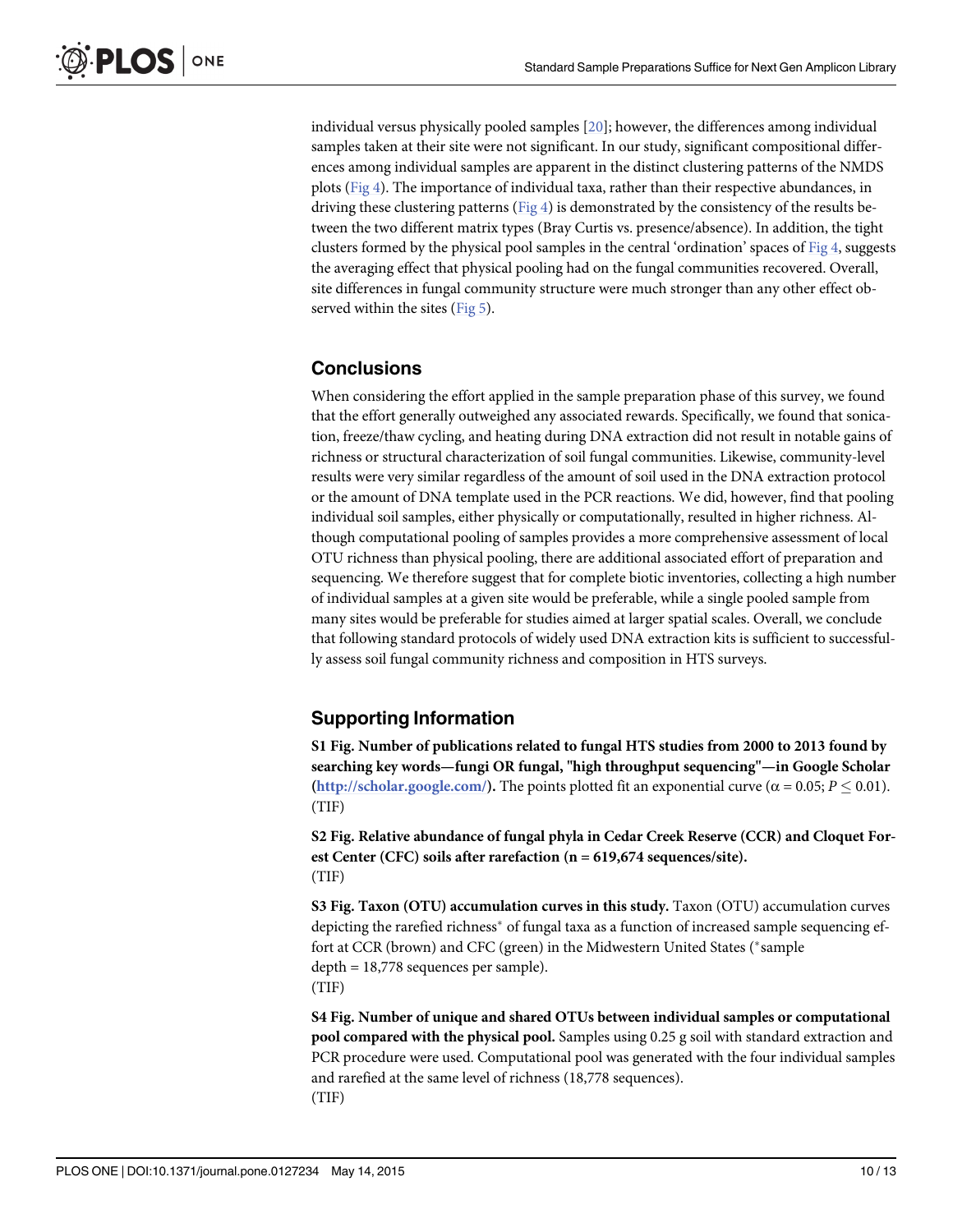<span id="page-10-0"></span>[S1 Table](http://www.plosone.org/article/fetchSingleRepresentation.action?uri=info:doi/10.1371/journal.pone.0127234.s005). One-way ANOVA of alpha diversity indexes and ADONIS in the three treatments on sequencing sample preparations.

(DOCX)

[S1 File.](http://www.plosone.org/article/fetchSingleRepresentation.action?uri=info:doi/10.1371/journal.pone.0127234.s006) Diversity indexes in different treatments. (XLSX)

[S2 File.](http://www.plosone.org/article/fetchSingleRepresentation.action?uri=info:doi/10.1371/journal.pone.0127234.s007) OTU tables for CCR and CFC. (XLSX)

#### Acknowledgments

We thank the University of Minnesota Supercomputing Institute (MSI) for providing computing support.

#### Author Contributions

Conceived and designed the experiments: DS PK LK HCK NN STB. Performed the experiments: ZS DS PK NN STB. Analyzed the data: ZS DS PK NN STB. Contributed reagents/materials/analysis tools: PK NN STB. Wrote the paper: ZS DS PK LK HCK NN STB.

#### References

- [1.](#page-0-0) Fierer N, Bradford MA, Jackson RB. Toward an ecological classification of soil bacteria. Ecology. 2007; 88: 1354–64. PMID: [17601128](http://www.ncbi.nlm.nih.gov/pubmed/17601128)
- [2.](#page-0-0) Falkowski PG, Fenchel T, Delong EF. The microbial engines that drive Earth's biogeochemical cycles. Science. 2008; 320: 1034–1039. doi: [10.1126/science.1153213](http://dx.doi.org/10.1126/science.1153213) PMID: [18497287](http://www.ncbi.nlm.nih.gov/pubmed/18497287)
- [3.](#page-0-0) Wagg C, Bender SF, Widmer F, van der Heijden MGA. Soil biodiversity and soil community composition determine ecosystem multifunctionality. Proc Natl Acad Sci. 2014; 111: 5266–70. doi: [10.1073/](http://dx.doi.org/10.1073/pnas.1320054111) [pnas.1320054111](http://dx.doi.org/10.1073/pnas.1320054111) PMID: [24639507](http://www.ncbi.nlm.nih.gov/pubmed/24639507)
- [4.](#page-0-0) Curtis TP, Head IM, Lunn M, Woodcock S, Schloss PD, Sloan WT. What is the extent of prokaryotic diversity? Phil Trans R Soc Lond A. 2006; 361: 2023–37. doi: [10.1098/rstb.2006.1921](http://dx.doi.org/10.1098/rstb.2006.1921) PMID: [17028084](http://www.ncbi.nlm.nih.gov/pubmed/17028084)
- [5.](#page-0-0) Caporaso JG, Lauber CL, Walters WA, Berg-Lyons D, Huntley J, Fierer N, et al. Ultra-high-throughput microbial community analysis on the Illumina HiSeq and MiSeq platforms. ISME J. 2012; 6: 1621–4. doi: [10.1038/ismej.2012.8](http://dx.doi.org/10.1038/ismej.2012.8) PMID: [22402401](http://www.ncbi.nlm.nih.gov/pubmed/22402401)
- [6.](#page-1-0) Van der Heijden MGA, Klironomos J. Mycorrhizal fungal diversity determines plant biodiversity, ecosystem variability and productivity. Nature. 1998; 74: 69–72.
- 7. Van der Heijden MGA, Bardgett RD, van Straalen NM. The unseen majority: soil microbes as drivers of plant diversity and productivity in terrestrial ecosystems. Ecol Lett. 2008; 11: 296-310. doi: [10.1111/j.](http://dx.doi.org/10.1111/j.1461-0248.2007.01139.x) [1461-0248.2007.01139.x](http://dx.doi.org/10.1111/j.1461-0248.2007.01139.x) PMID: [18047587](http://www.ncbi.nlm.nih.gov/pubmed/18047587)
- [8.](#page-1-0) De Vries FT, Manning P, Tallowin JRB, Mortimer SR, Pilgrim ES, Harrison K a, et al. Abiotic drivers and plant traits explain landscape-scale patterns in soil microbial communities. Ecol Lett. 2012; 15: 1230–9. doi: [10.1111/j.1461-0248.2012.01844.x](http://dx.doi.org/10.1111/j.1461-0248.2012.01844.x) PMID: [22882451](http://www.ncbi.nlm.nih.gov/pubmed/22882451)
- [9.](#page-1-0) McGuire KL, Payne SG, Palmer MI, Gillikin CM, Keefe D, Kim SJ, et al. Digging the New York City Sky-line: soil fungal communities in green roofs and city parks. PLoS One. 2013; 8: e58020. doi: [10.1371/](http://dx.doi.org/10.1371/journal.pone.0058020) [journal.pone.0058020](http://dx.doi.org/10.1371/journal.pone.0058020) PMID: [23469260](http://www.ncbi.nlm.nih.gov/pubmed/23469260)
- 10. Kemler M, Garnas J, Wingfield MJ, Gryzenhout M, Pillay KA, Slippers B. Ion Torrent PGM as tool for fungal community analysis: a case study of endophytes in Eucalyptus grandis reveals high taxonomic diversity. PLoS One. 2013; 8: e81718. doi: [10.1371/journal.pone.0081718](http://dx.doi.org/10.1371/journal.pone.0081718) PMID: [24358124](http://www.ncbi.nlm.nih.gov/pubmed/24358124)
- [11.](#page-1-0) Talbot JM, Bruns TD, Taylor JW, Smith DP, Branco S, Glassman SI, et al. Endemism and functional convergence across the North American soil mycobiome. Proc Natl Acad Sci. 2014; 111: 6341–6. doi: [10.1073/pnas.1402584111](http://dx.doi.org/10.1073/pnas.1402584111) PMID: [24733885](http://www.ncbi.nlm.nih.gov/pubmed/24733885)
- [12.](#page-1-0) Lindahl BD, Nilsson RH, Tedersoo L, Abarenkov K, Carlsen T, Pennanen T, et al. Fungal community analysis by high throughput sequencing of amplified markers–a user's guide. New Phytol. 2013; 199: 288–299. doi: [10.1111/nph.12243](http://dx.doi.org/10.1111/nph.12243) PMID: [23534863](http://www.ncbi.nlm.nih.gov/pubmed/23534863)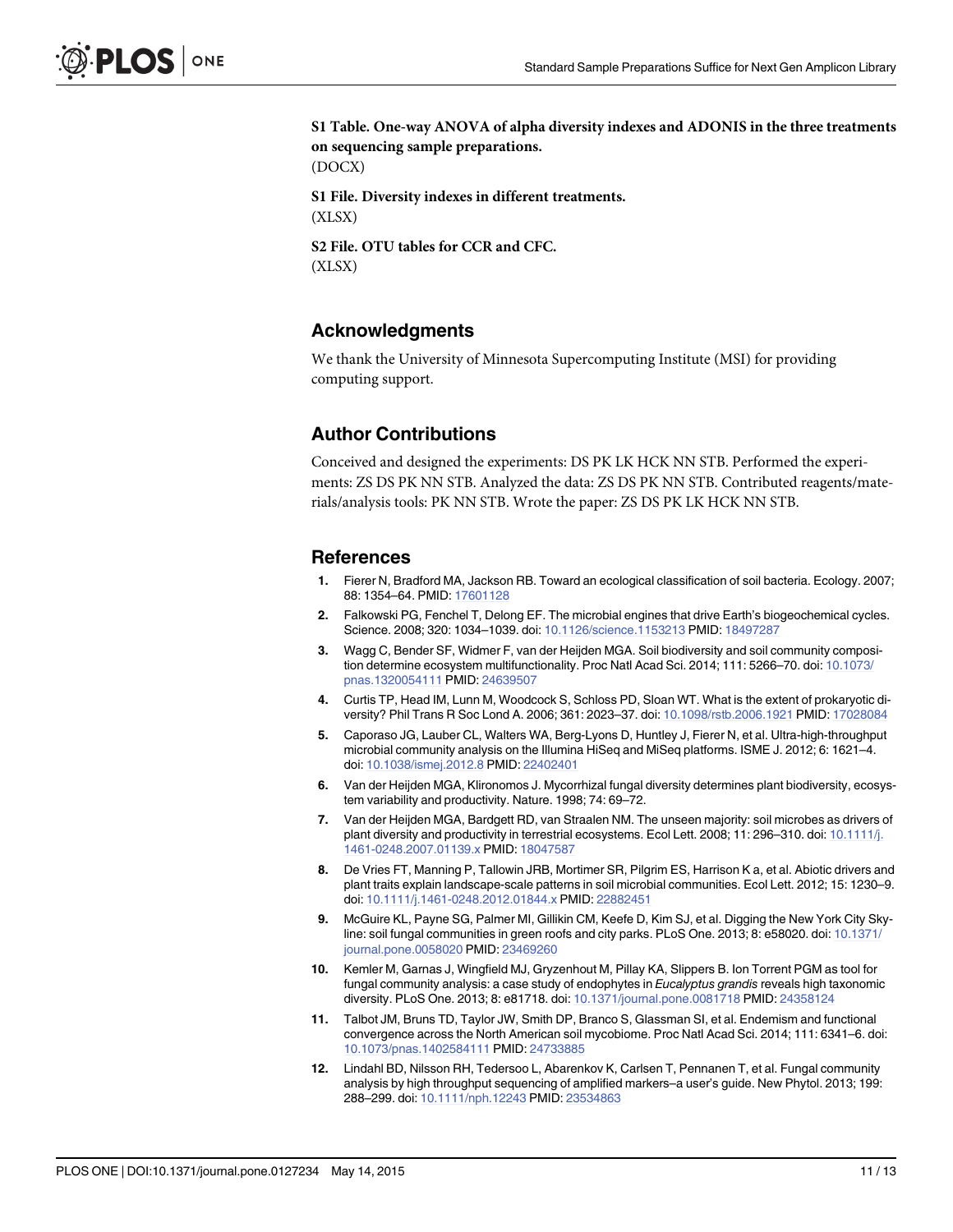- <span id="page-11-0"></span>[13.](#page-1-0) Smith DP, Peay KG. Sequence Depth, Not PCR Replication, Improves Ecological Inference from Next Generation DNA Sequencing. PLoS One. 2014; 9: e90234. doi: [10.1371/journal.pone.0090234](http://dx.doi.org/10.1371/journal.pone.0090234) PMID: [24587293](http://www.ncbi.nlm.nih.gov/pubmed/24587293)
- [14.](#page-2-0) Nguyen N, Smith D, Peay K, Kennedy P. Parsing ecological signal from noise in next generation amplicon sequencing. New Phytol. 2014; doi: [10.1111/nph.12923](http://dx.doi.org/10.1111/nph.12923)
- [15.](#page-1-0) Vishnivetskaya TA, Layton AC, Lau MCY, Chauhan A, Cheng KR, Meyers AJ, et al. Commercial DNA extraction kits impact observed microbial community composition in permafrost samples. FEMS Microbiol Ecol. 2014; 87: 217–30. doi: [10.1111/1574-6941.12219](http://dx.doi.org/10.1111/1574-6941.12219) PMID: [24102625](http://www.ncbi.nlm.nih.gov/pubmed/24102625)
- [16.](#page-1-0) Knight R, Jansson J, Field D, Fierer N, Desai N, Fuhrman J a, et al. Unlocking the potential of metagenomics through replicated experimental design. Nat Biotechnol. 2012; 30: 513–20. doi: [10.1038/nbt.](http://dx.doi.org/10.1038/nbt.2235) [2235](http://dx.doi.org/10.1038/nbt.2235) PMID: [22678395](http://www.ncbi.nlm.nih.gov/pubmed/22678395)
- [17.](#page-1-0) Woodhall JW, Webb KM, Giltrap PM, Adams IP, Peters JC, Budge GE, et al. A new large scale soil DNA extraction procedure and real-time PCR assay for the detection of Sclerotium cepivorum in soil. Eur J Plant Pathol. 2012; 134: 467–473. doi: [10.1007/s10658-012-0025-2](http://dx.doi.org/10.1007/s10658-012-0025-2)
- 18. Than DJ, Hughes KJD, Boonhan N, Tomlinson JA, Woodhall JW, Bellgard SE. A TaqMan real-time PCR assay for the detection of Phytophthora "taxon Agathis" in soil, pathogen of Kauri in New Zealand. Andrea V, editor. For Pathol. 2013; 43: 324–330. doi: [10.1111/efp.12034](http://dx.doi.org/10.1111/efp.12034)
- [19.](#page-1-0) Boine B, Renner AC, Zellner M, Nechwatal J. Quantitative methods for assessment of the impact of different crops on the inoculum density of Rhizoctonia solani AG2-2IIIB in soil. Eur J Plant Pathol. 2014; doi: [10.1007/s10658-014-0506-6](http://dx.doi.org/10.1007/s10658-014-0506-6)
- [20.](#page-1-0) Branco S, Bruns TD, Singleton I. Fungi at a Small Scale: Spatial Zonation of Fungal Assemblages around Single Trees. PLoS One. 2013; 8: 1–10. doi: [10.1371/journal.pone.0078295](http://dx.doi.org/10.1371/journal.pone.0078295)
- [21.](#page-1-0) Fredricks D, Smith C, Meier A. Comparison of six DNA extraction methods for recovery of fungal DNA as assessed by quantitative PCR. J Clin Microbiol. 2005; 43: 5122–5128. doi: [10.1128/JCM.43.10.](http://dx.doi.org/10.1128/JCM.43.10.5122) [5122](http://dx.doi.org/10.1128/JCM.43.10.5122) PMID: [16207973](http://www.ncbi.nlm.nih.gov/pubmed/16207973)
- 22. Karakousis A, Tan L, Ellis D, Alexiou H, Wormald PJ. An assessment of the efficiency of fungal DNA extraction methods for maximizing the detection of medically important fungi using PCR. J Microbiol Methods. 2006; 65: 38–48. doi: [10.1016/j.mimet.2005.06.008](http://dx.doi.org/10.1016/j.mimet.2005.06.008) PMID: [16099520](http://www.ncbi.nlm.nih.gov/pubmed/16099520)
- [23.](#page-1-0) Francesconi A, Kasai M, Harrington SM, Beveridge MG, Petraitiene R, Petraitis V, et al. Automated and manual methods of DNA extraction for Aspergillus fumigatus and Rhizopus oryzae analyzed by quantitative real-time PCR. J Clin Microbiol. 2008; 46: 1978–84. doi: [10.1128/JCM.02246-07](http://dx.doi.org/10.1128/JCM.02246-07) PMID: [18353931](http://www.ncbi.nlm.nih.gov/pubmed/18353931)
- [24.](#page-1-0) Martin-Laurent F, Philippot L. DNA extraction from soils: old bias for new microbial diversity analysis methods. Appl Environ Microbiol. 2001; 67: 2354–2359. doi: [10.1128/AEM.67.5.2354](http://dx.doi.org/10.1128/AEM.67.5.2354) PMID: [11319122](http://www.ncbi.nlm.nih.gov/pubmed/11319122)
- 25. Roh C, Villatte F, Kim B, Schmid RD. Comparative study of methods for extraction and purification of environmental DNA from soil and sludge samples. Appl Biochem Biotechnol. 2006; 134: 97–112. PMID: [16943632](http://www.ncbi.nlm.nih.gov/pubmed/16943632)
- [26.](#page-1-0) Sagova-Mareckova M, Cermak L, Novotna J, Plhackova K, Forstova J, Kopecky J. Innovative methods for soil DNA purification tested in soils with widely differing characteristics. Appl Environ Microbiol. 2008; 74: 2902–7. doi: [10.1128/AEM.02161-07](http://dx.doi.org/10.1128/AEM.02161-07) PMID: [18344341](http://www.ncbi.nlm.nih.gov/pubmed/18344341)
- [27.](#page-1-0) Wilson I. Inhibition and facilitation of nucleic acid amplification. Appl Environ Microbiol. 1997; 63: 3741– 51. PMID: [9327537](http://www.ncbi.nlm.nih.gov/pubmed/9327537)
- [28.](#page-1-0) Carol Adair E, Reich PB, Trost JJ, Hobbie SE. Elevated  $CO<sub>2</sub>$  stimulates grassland soil respiration by increasing carbon inputs rather than by enhancing soil moisture. Glob Chang Biol. 2011; 17: 3546–3563. doi: [10.1111/j.1365-2486.2011.02484.x](http://dx.doi.org/10.1111/j.1365-2486.2011.02484.x)
- [29.](#page-1-0) Dijkstra F a., West JB, Hobbie SE, Reich PB. Antagonistic effects of species on C respiration and net N mineralization in soils from mixed coniferous plantations. For Ecol Manage. 2009; 257: 1112–1118. doi: [10.1016/j.foreco.2008.11.014](http://dx.doi.org/10.1016/j.foreco.2008.11.014)
- [30.](#page-3-0) Bellemain E, Carlsen T, Brochmann C, Coissac E, Taberlet P, Kauserud H. ITS as an environmental DNA barcode for fungi: an in silico approach reveals potential PCR biases. BMC Microbiol. 2010; 10: 189. doi: [10.1186/1471-2180-10-189](http://dx.doi.org/10.1186/1471-2180-10-189) PMID: [20618939](http://www.ncbi.nlm.nih.gov/pubmed/20618939)
- [31.](#page-3-0) Martin M. Cutadapt removes adapter sequences from high-throughput sequencing reads. EMBnet.journal. 2011; 17: 10–12. <http://dx.doi.org/10.14806/ej.17.1.200>
- [32.](#page-3-0) Bolger AM, Lohse M, Usadel B. Trimmomatic: a flexible trimmer for Illumina sequence data. Bioinformatics. 2014; 30: 2114–2120. doi: [10.1093/bioinformatics/btu170](http://dx.doi.org/10.1093/bioinformatics/btu170) PMID: [24695404](http://www.ncbi.nlm.nih.gov/pubmed/24695404)
- [33.](#page-3-0) Schloss PD, Westcott SL, Ryabin T, Hall JR, Hartmann M, Hollister EB, et al. Introducing mothur: opensource, platform-independent, community-supported software for describing and comparing microbial communities. Appl Environ Microbiol. 2009; 75: 7537–41. doi: [10.1128/AEM.01541-09](http://dx.doi.org/10.1128/AEM.01541-09) PMID: [19801464](http://www.ncbi.nlm.nih.gov/pubmed/19801464)